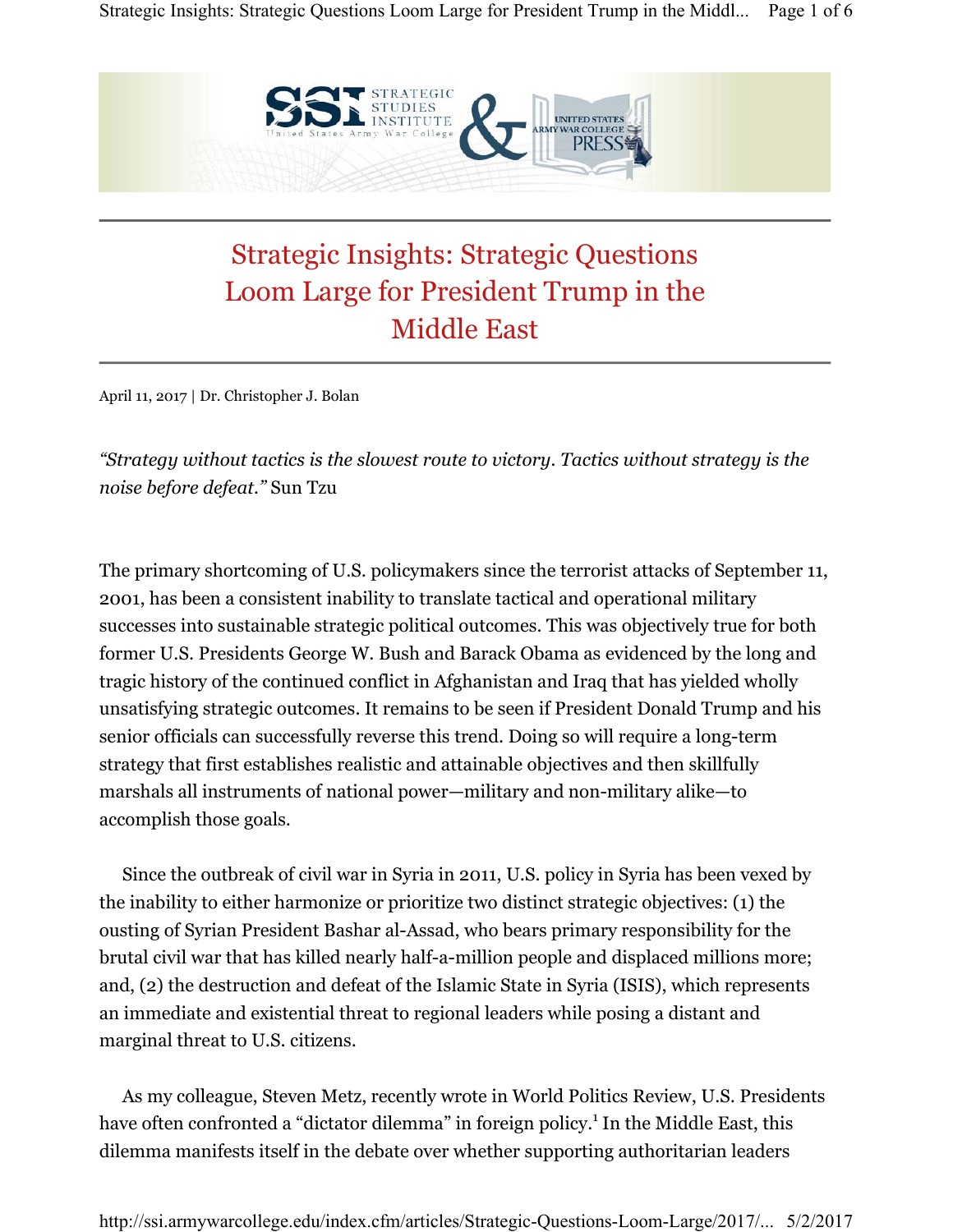contrary to American democratic values is sometimes a necessary evil in pursuit of concrete national interests, such as battling violent Islamist extremist groups including ISIS.

In Syria, former President Obama had a declaratory policy that rhetorically sought to resolve this dilemma by calling for both objectives to be accomplished. In reality, however, his policies emphasized and resourced the fight against ISIS while providing only lip service to the goal of fostering regime change in Damascus. Perhaps overly buoyed by the ability of the Arab uprisings to compel the ouster of long-time authoritarian leaders in Tunisia and Egypt in early 2011, President Obama sought to quickly get on the "right side of history" in condemning Assad's violent repression of Syrian protesters. He publicly proclaimed that, "For the sake of the Syrian people, the time has come for President Assad to step aside."<sup>2</sup> Nevertheless, aside from these lofty political declarations and imposing some limited and targeted economic sanctions on the regime, President Obama only reluctantly offered limited military support to carefully vetted non-jihadi opposition groups. This arm-and-equip program was designed to build a coherent Syrian opposition force, yet it proved to be an abject failure. Central Intelligence Agency (CIA) and Department of Defense (DoD) plans to train and equip an opposition force of 15,000, costing the U.S. taxpayers over \$500 million, yielded only a handful of recruits that were quickly rolled up by al-Qaeda linked elements in Syria nearly as soon as they crossed into the country.<sup>3</sup> This failure of the train and equip program confirmed President Obama's deep doubts about prospects to build a viable moderate and unified opposition capable of challenging Assad and his backers on the battlefield. The program was cancelled, this strategic objective was effectively abandoned, and all efforts turned to defeating ISIS.

While largely abandoning serious efforts to overthrow Assad, President Obama articulated and executed a balanced and effective strategy that over time has yielded meaningful battlefield successes against ISIS. His address to the nation in September 2014 on the threat posed by the Islamic State could have been written by a U.S. Army War College (USAWC) graduate giving due consideration to the ends (objectives), ways (concepts for employing the instruments of power), and means (resources) of strategy formulation. The objective was clearly expressed as to "degrade and ultimately destroy ISIS."<sup>4</sup> The plan called for harnessing all instruments of national power toward the accomplishment of this strategic goal: **diplomatically**, the United States would marshal a "broad coalition of partners," it would also take measures to "improve our **intelligence**," it would undertake an **information** campaign to "counter [ISIS's] warped ideology," and it would aggressively interdict the **economic** resources that sustain ISIS. Nonetheless, it was also clear that the strategy would give priority to the **military** instrument of power by "sending arms and assistance to Iraqi security forces and the Syrian opposition [emphasis added]." Finally, President Obama recognized that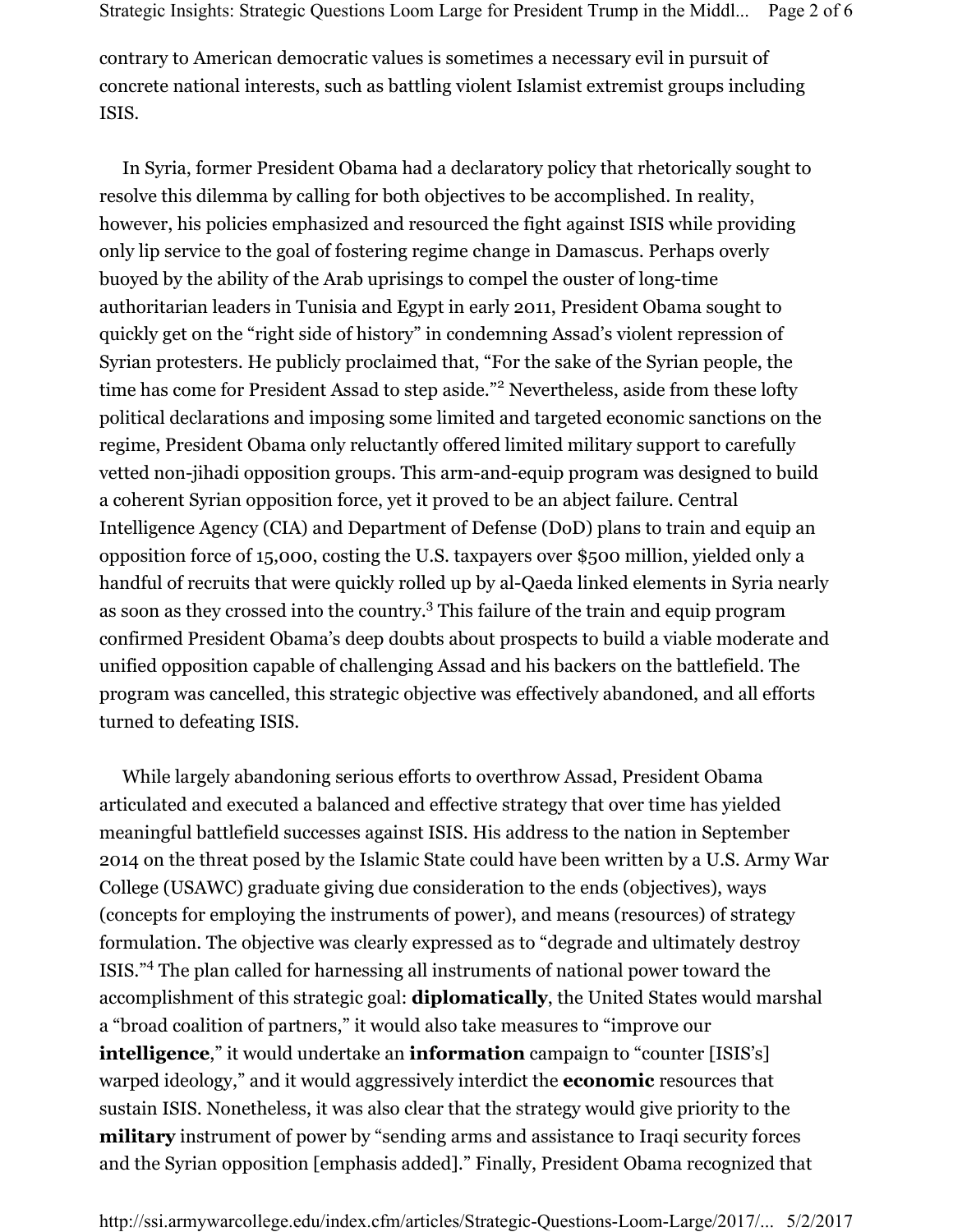such a strategy would have to be adequately resourced if it was to succeed and he openly called on Congress to "give us additional authorities and resources."5 This strategy has seriously degraded ISIS and brought the United States much closer to attaining this strategic objective. The coalition campaign has dramatically decreased the territory held by ISIS in both Iraq and Syria, killed some 180 senior ISIS leaders, significantly reduced its financial holdings and the flow of foreign fighters, and considerably diminished its propaganda output.<sup>6</sup>

At least in the fight against ISIS, former President Obama dealt President Trump a winning military hand, but not one that guarantees broader strategic success against violent Islamist extremist groups. The United States has forged an anti-ISIS coalition of more than 60 countries. More importantly, coalition forces are now poised to liberate the key remaining strongholds of ISIS in both Mosul (Iraq) and Raqqa (Syria). This would deliver a serious moral and physical blow to ISIS. Mosul is where the leader of ISIS (Abu Bakr al-Baghdadi) declared his caliphate and the loss of its hold on these two major cities would lay bare the falsity of his claim to enjoy God's good graces. Military defeats in these two cities would shatter the image of invincibility that al-Baghdadi seeks to perpetuate as a means to draw additional recruits and inspire donations to his warped cause. Practically, the loss of these territories will rob ISIS of an important source of revenue in the form of taxes, bribes, and extortions. As Brookings analyst Ken Pollack warned in early 2015, however, sudden military victories could lead to a "catastrophic success" if not accompanied by detailed plans to occupy vacated territory, heal divided societies, and build effective governance structures capable of meeting peoples basic needs.<sup>7</sup>

It will be up to President Trump to capitalize on these military successes against ISIS and translate them into a meaningful strategic victory that prevents the emergence of other terrorist groups and offers a modicum of hope for a more stable region. The indications that he and his administration are up to this challenge are mixed.

President Trump certainly shares former President Obama's goal of destroying ISIS. Nonetheless, his administration has sent confusing messages regarding American strategic objectives in Syria. As recently as March 30, 2017, U.S. Ambassador Nikki Haley at the United Nations and U.S. Secretary of State Rex Tillerson independently made public statements that the administration was abandoning even the pretense of President Obama's goal of removing Assad from power.<sup>8</sup> For a few days, this seemed to clarify that U.S. policy would address the dictator's dilemma by clearly prioritizing the fight against terrorism and would consequently tolerate a brutal authoritarian regime in Damascus in pursuit of that strategic objective. However, the Trump administration appears to be reversing course in the immediate aftermath of the Assad regime's apparent and horrific use of sarin gas on April 4, 2017, killing nearly 100 civilians. On board Air Force One on April 6th, Secretary Tillerson suggested that regime change was back on the table. When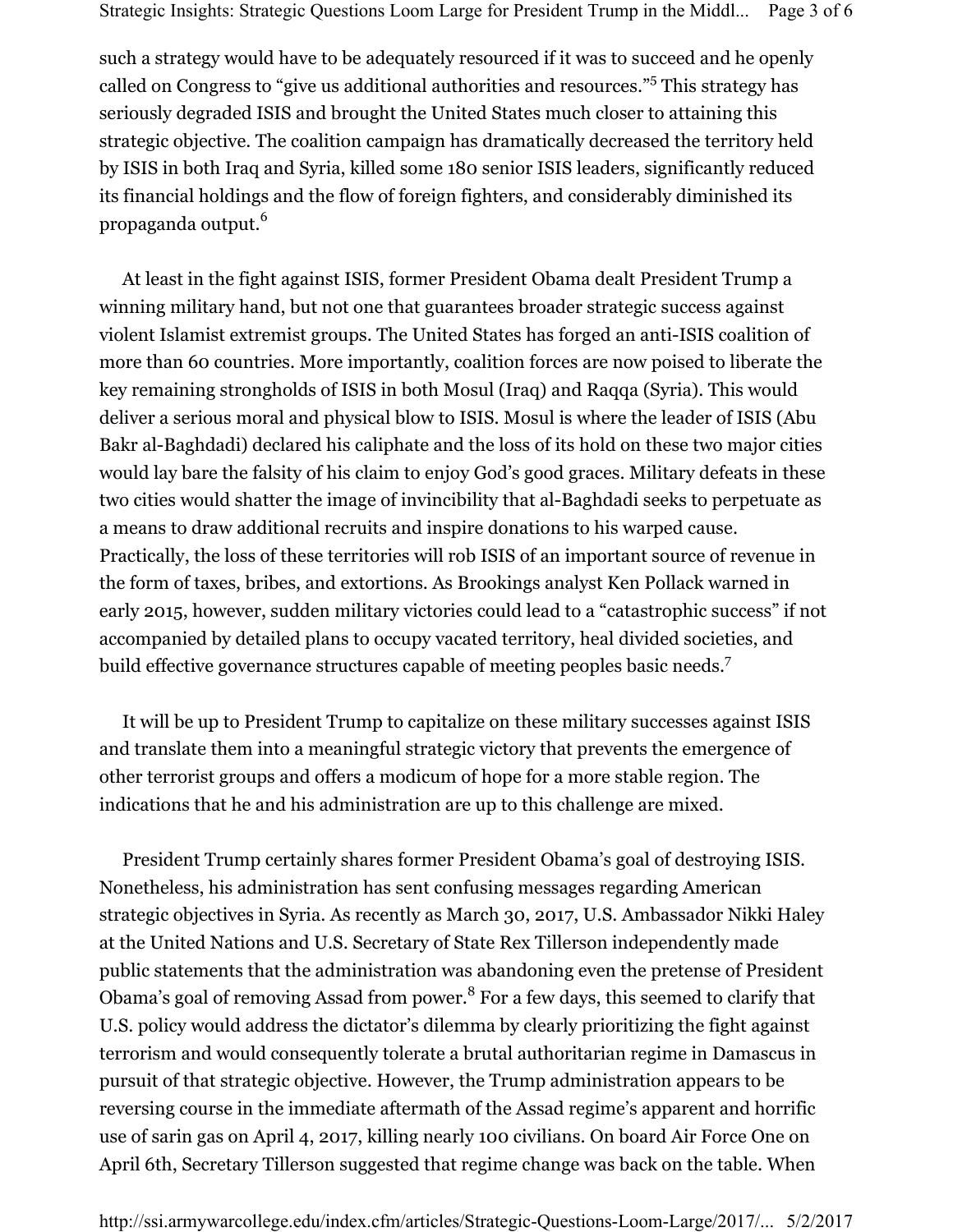asked if the United States would be leading a global coalition to oust Assad from power in the wake of this chemical attack, Secretary Tillerson said that, "Those steps are underway."<sup>9</sup>

With this apparent reversal in U.S. policy, the dictator's dilemma has returned with a vengeance to confound U.S. policymakers concerning Syria. What are the U.S. strategic objectives in Syria, and which objectives have priority over others? Is it the removal of the Assad regime from power? Is it the destruction of ISIS? Are these objectives mutually exclusive, are they complementary and supportive, do they work at cross purposes with one another? Moreover, just how do the recent U.S. cruise missile strikes in Syria that targeted the airfield that launched the sarin attacks fit into broader U.S. strategy in Syria? Unfortunately, President Trump's explanation of the missile strikes does little to clarify U.S. strategic objectives in Syria, because he said they were related to neither regime change nor the fight against ISIS, but instead designed primarily to "prevent and deter the spread and use of deadly chemical weapons."10 Andrew Exum, a former Deputy Secretary of Defense for Middle East Policy, argues that while these latest U.S. strikes might be useful in convincing Russia and others of the need to remove Assad, they might also "greatly complicate the fight against the Islamic State" since U.S. forces in Syria could become vulnerable to retaliation from Syria or its military backers.<sup>11</sup>

Even assuming coalition military success in liberating Mosul and Raqqa, the administration will need to develop a strategy to translate these operational victories into a sustainable political outcome that prevents the resurgence of violent Islamist extremist groups and improves prospects for regional stability. Large segments of Sunni communities in Iraq and Syria remain disaffected and alienated from their governments, which creates fertile ground for continued conflict and civil war. It will require herculean diplomatic efforts to press leaders in Baghdad and Damascus to make necessary political reforms toward more representative governments. It will require the establishment of judicial institutions that restore the rule of law and the creation of truth and reconciliations commissions that can help these societies heal deeply felt wounds. Moreover, the civil wars that have raged in Iraq, Syria, Libya, and Yemen have left these countries devastated with reconstruction costs estimated in Syria alone to exceed \$200 billion dollars.<sup>12</sup> The United States will need to both invest financially and lead international efforts to marshal effective economic reconstruction efforts. On this score, the administration's plans to significantly reduce funding for U.S. foreign assistance programs (already representing less than 1% of the federal budget) and eliminate U.S. support for many international organizations will handicap the ability of U.S. agencies to fully employ the non-military instruments of national power and coordinate the participation of other international partners willing to share these burdens. As Trump's Secretary of Defense James Mattis once said to Congress, "If you don't fund the State Department fully, then I need to buy more ammunition."13 Furthermore, the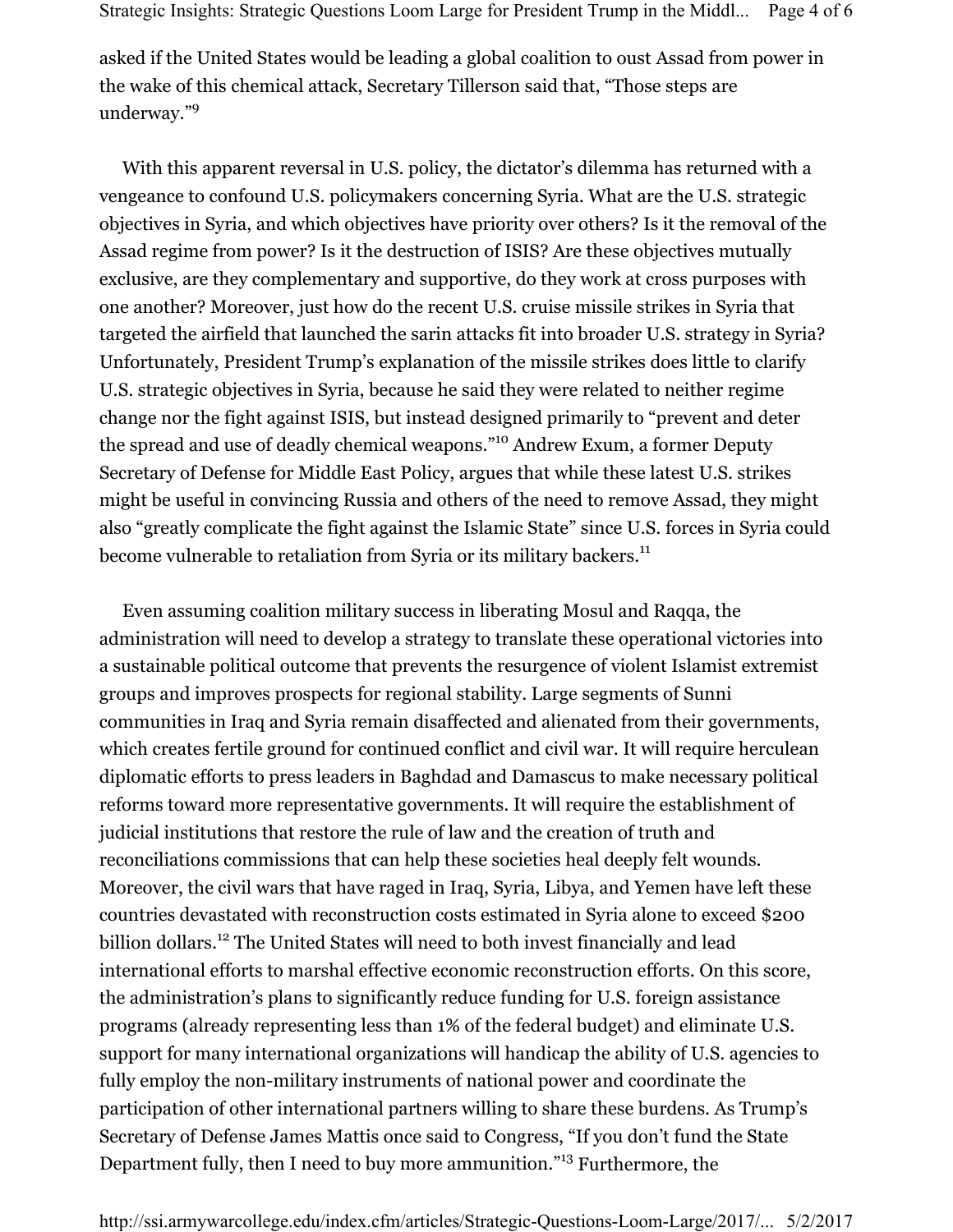Strategic Insights: Strategic Questions Loom Large for President Trump in the Middl... Page 5 of 6

administration will need to move much more quickly to staff the second and third tiers of the State and Defense departments so that detailed plans can be developed to synchronize and coordinate these efforts both within the U.S. interagency and with many U.S. international partners.

It is clear that President Trump inherited difficult strategic challenges in both Syria and Iraq. These are problems that are now owned by his administration. Developing a long-term strategic plan that draws strength from American values and employs and adequately resources the diplomatic, informational, economic, and military instruments of power to accomplish clearly articulated objectives is a difficult but necessary challenge.

## **ENDNOTES**

 1. Steven Metz, "From Egypt to Syria, Trump Faces a Dictator Dilemma in the Middle East," World Politics Review, April 7, 2017, available from *www.worldpoliticsreview.com/articles/21772/from-egyptto-syria-trump-faces-a-dictator-dilemma-in-the-middle-east*.

2. Scott Wilson and Joby Warrick, "Assad must go, Obama Says," *The Washington Post*, August 18, 2011, available from *https://www.washingtonpost.com/politics/assad-must-go-obamasays/2011/08/18/gIQAelheOJ\_story.html?utm\_term=.7352c1699783*.

3. Michael D. Shear, Helene Cooper, and Eric Schmitt, "Obama Administration Ends Effort to Train Syrians to Combat ISIS," *The New York Times*, October 9, 2015 available from *https://www.nytimes.com/2015/10/10/world/middleeast/pentagon-program-islamic-statesyria.html?\_r=0*.

4. Office of the Press Secretary, "Statement by the President on ISIL," Washington, DC: The White House, September 10, 2014, available from *https://obamawhitehouse.archives.gov/the-pressoffice/2014/09/10/statement-president-isil-1*.

5. *Ibid.*

6. Nick Paton Walsh, "As Donald Trump takes over, a diminished ISIS awaits," CNN, January 18, 2017, available from *www.cnn.com/2017/01/18/middleeast/isis-loses-territory-in-iraq-syria/*.

7. Kenneth M. Pollack, "ISIS is Losing in Iraq. But What Happens Next?" *The New York Times*, February 4, 2015, available from *https://www.nytimes.com/2015/02/04/opinion/isis-is-losing-in-iraqbut-what-happens-next.html*.

8. Steve Holland, "White House backs Haley, Tillerson on Syria's Assad," Reuters, March 31, 2017, available from *www.reuters.com/article/us-mideast-crisis-syria-usa-idUSKBN1722US*.